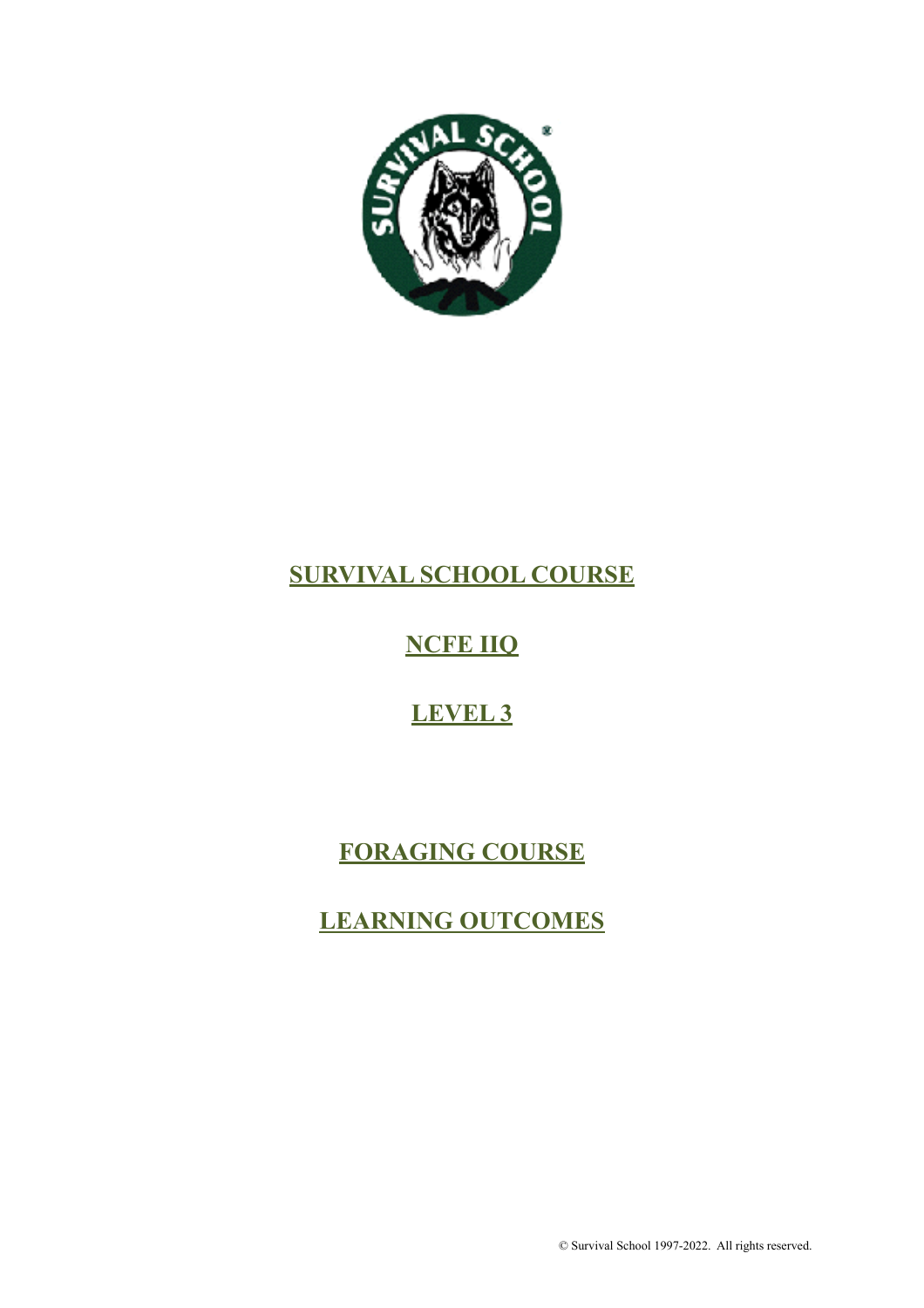# *Unit 01 FORAGING RULES*

# **Learning Outcomes:**

# **The learner will:**

Examine the rules regarding foraging in the UK.

# **The learner will:**

#### Learn

- 1.1 To evaluate and analyse the
	- a. The 4 F's
	- b. Mnemonic 'I've Made Many A Tasty Soup'
	- c. The good and bad aspects of 1.1a and 1.1b
	- d. DEFRA guidelines on Foraging and Traps and Snares.

# **The learner can:**

- 1.2
- a. Name the 4 F's.
- b. Apply the limitations of the Mnemonic, I've Made Many A Tasty Soup'
- c. Explain the DEFRA guidelines

# **Range (explanation)**

This module concerns the rules for Foraging in the UK

# Internal Assessment Guidance – Unit 01:

#### **Learning Outcome:** (list one after the other)

| <b>Number</b>    | <b>Type of evidence</b> | <b>Additional information</b> (if applicable) |
|------------------|-------------------------|-----------------------------------------------|
| 1.2a             | Q/A                     |                                               |
| 1.2 <sub>b</sub> | Q/A                     |                                               |
| 1.2c             | Q/A                     |                                               |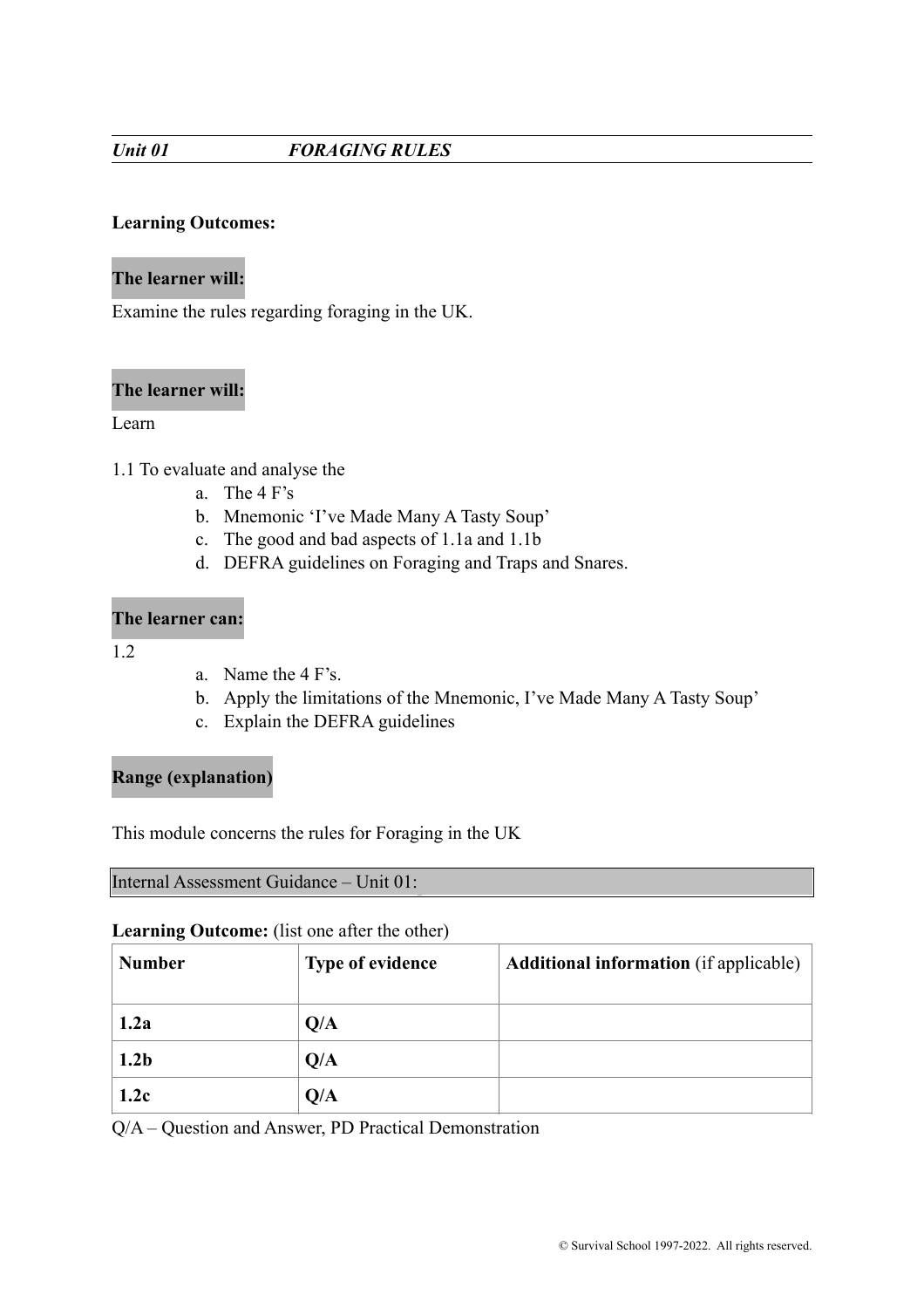# **Learning Outcomes:**

# **The learner will:**

Examine the laws that pertain to foraging in the UK

# **The learner will:**

Examine

2.1

- a. Theft Act 1968
- b. Law of Trespass
- c. Criminal Justice Act 1988
- d. CROW Act 2000
- e. Protected Species List

# **The learner can:**

2.2

- a. Explain how the Theft Act affects Foragers
- b. Explain where the forager is allowed to go.
- c. Explain how the law allows you to take a knife foraging
- d. Explain the limitations of the CROW Act 2000 on foragers
- e. Explain the Protected Species List

# **Range (explanation)**

Whilst this is not a Law Degree, the forager must understand what is allowed and what is not whilst foraging.

| Internal Assessment Guidance - Unit 02: |                                                     |                                               |  |
|-----------------------------------------|-----------------------------------------------------|-----------------------------------------------|--|
|                                         | <b>Learning Outcome:</b> (list one after the other) |                                               |  |
| <b>Number</b>                           | <b>Type of evidence</b>                             | <b>Additional information</b> (if applicable) |  |
| 2.2a                                    | Q/A                                                 |                                               |  |
| 2.2 <sub>b</sub>                        | Q/A                                                 |                                               |  |
| 2.2c                                    | Q/A                                                 |                                               |  |
| 2.2d                                    | Q/A                                                 |                                               |  |
| 2.2e                                    | Q/A                                                 |                                               |  |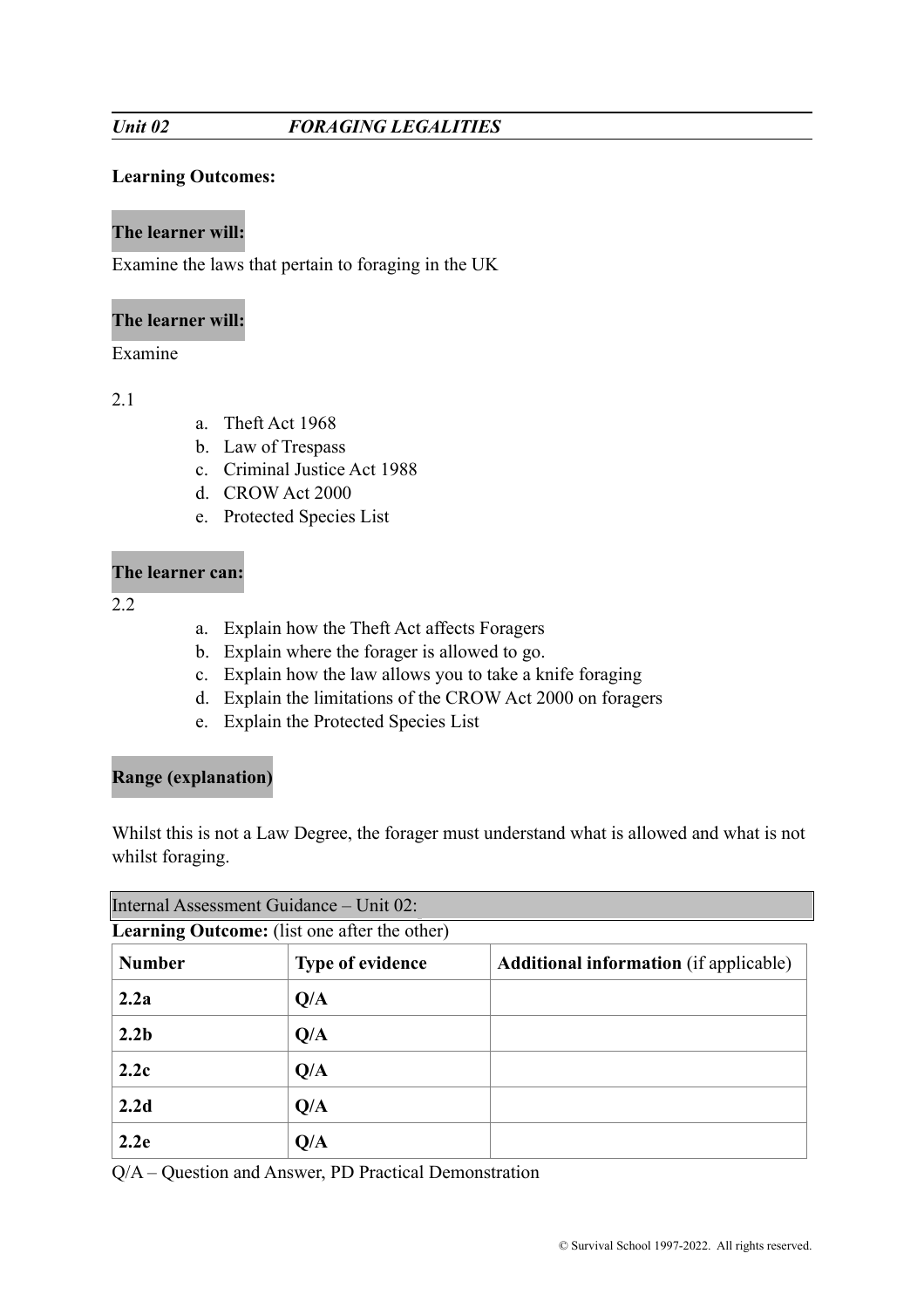#### *Unit 03 Etiquette and Conservation*

#### **Learning Outcomes:**

#### **The learner will:**

Evaluate the range of foraged plants and learn what is good for the environment and for other people to take and to leave.

# **The learner will:**

Examine and analyse

3.1

- a. Foraging Etiquette protection from elements, work and rest area
- b. Conservation techniques to promote wildlife and plant growth.

#### **The learner can:**

3.2

- a. Explain and Demonstrate Foraging Etiquette
- b. Demonstrate conservation techniques

# **Range (explanation)**

This unit guides the forager in the correct behaviour for anyone foraging in the UK.

Internal Assessment Guidance – Unit 03:

| <b>Number</b> | <b>Type of evidence</b>                                 | <b>Additional information</b> (if)<br>applicable) |
|---------------|---------------------------------------------------------|---------------------------------------------------|
| 3.2.a         | Q/A                                                     |                                                   |
| 3.2.b         | <b>PD</b>                                               |                                                   |
|               | $Q/A -$ Question and Answer, PD Practical Demonstration |                                                   |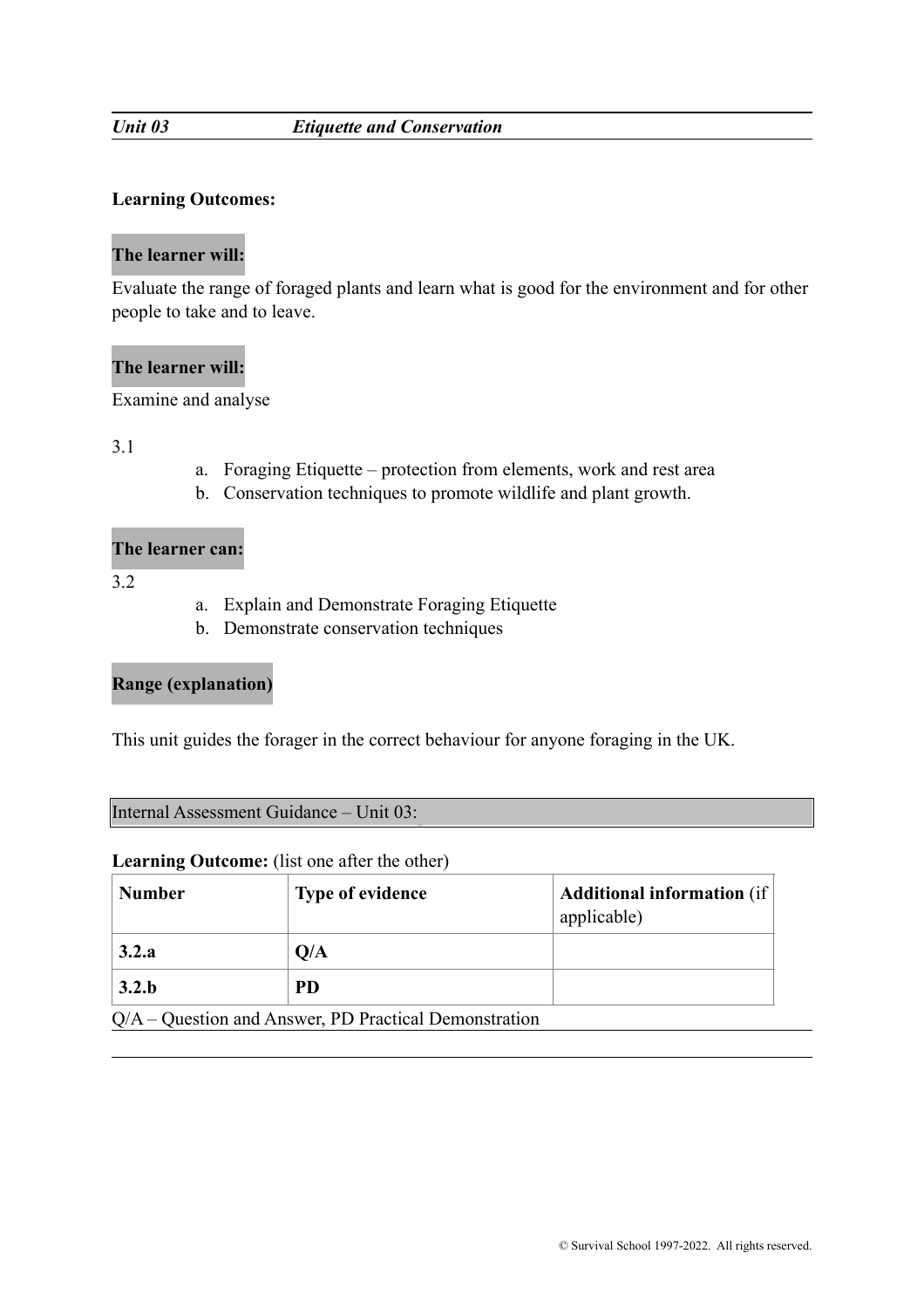# **Learning Outcomes:**

# **The learner will:**

Learn the necessity for botanical and scientific names and how they are used.

# **The learner will:**

#### Examine

# 4.1

- a. How botanical names are used and derived with specific reference to species, genus, family
- b. The derivation from Latin and Greek
- c. The unifying purpose of a scientific name with regard to colloquial names

# **The learner can:**

4.2

- a. Explain how botanical names are used and derived with specific reference to species, genus, family
- b. Explain he derivation from Latin and Greek
- c. Explain the unifying purpose of a scientific name with regard to colloquial names

# **Range (explanation)**

This unit is designed to promote navigational skills in wilderness areas.

Internal Assessment Guidance – Unit 04:

#### **Learning Outcome:** (list one after the other)

| <b>Number</b>    | <b>Type of evidence</b> | <b>Additional information</b> (if<br>applicable) |
|------------------|-------------------------|--------------------------------------------------|
| 4.2a             | Q/A                     |                                                  |
| 4.2 <sub>b</sub> | Q/A                     |                                                  |
| 4.2c             | Q/A                     |                                                  |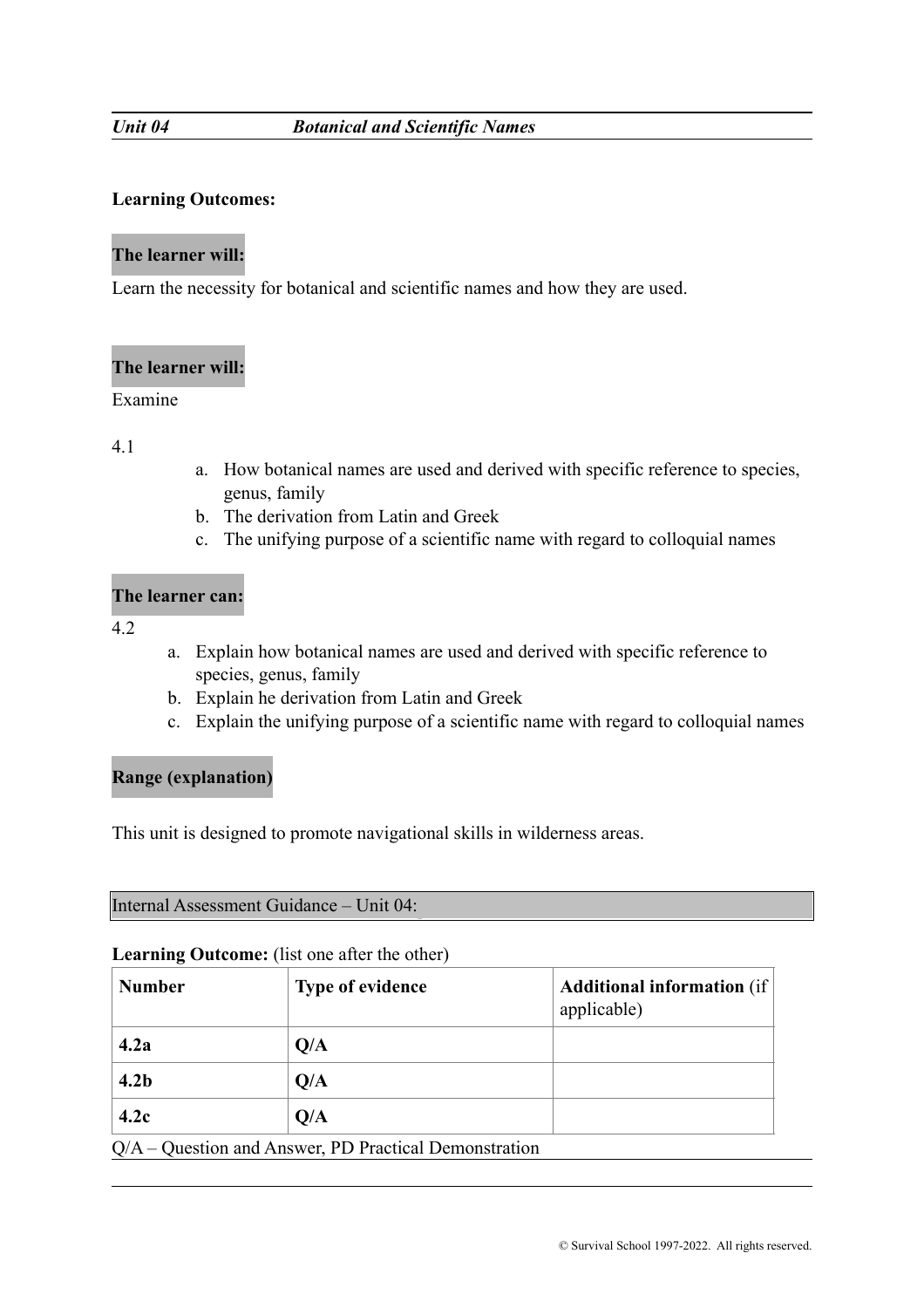# *Unit 05 Umbellifers and Fungi*

# **Learning Outcomes:**

# **The learner will:**

Examine the potential hazards of foraging for umbellifers and fungi.

# **The learner will:**

# Examine

5.1

- a. Which umbellifers are edible and which are poisonous and their characteristics.
- b. Which fungi are edible and which are poisonous and their characteristics.

# **The learner can:**

Identify and demonstrate where practicable

5.2

- a. Which umbellifers are edible and which are poisonous and their characteristics.
- b. Which fungi are edible and which are poisonous and their characteristics.

# **Range (explanation)**

This module requires there to be umbellifers and fungi, but in the absence of such photographs and pictures can be used.

|  | Internal Assessment Guidance – Unit 5: |  |
|--|----------------------------------------|--|
|--|----------------------------------------|--|

| <b>Number</b>    | <b>Type of evidence</b>                                 | <b>Additional information</b> (if<br>applicable) |
|------------------|---------------------------------------------------------|--------------------------------------------------|
| 5.2a             | Q/A                                                     |                                                  |
| 5.2 <sub>b</sub> | Q/A                                                     |                                                  |
|                  | $Q/A -$ Question and Answer, PD Practical Demonstration |                                                  |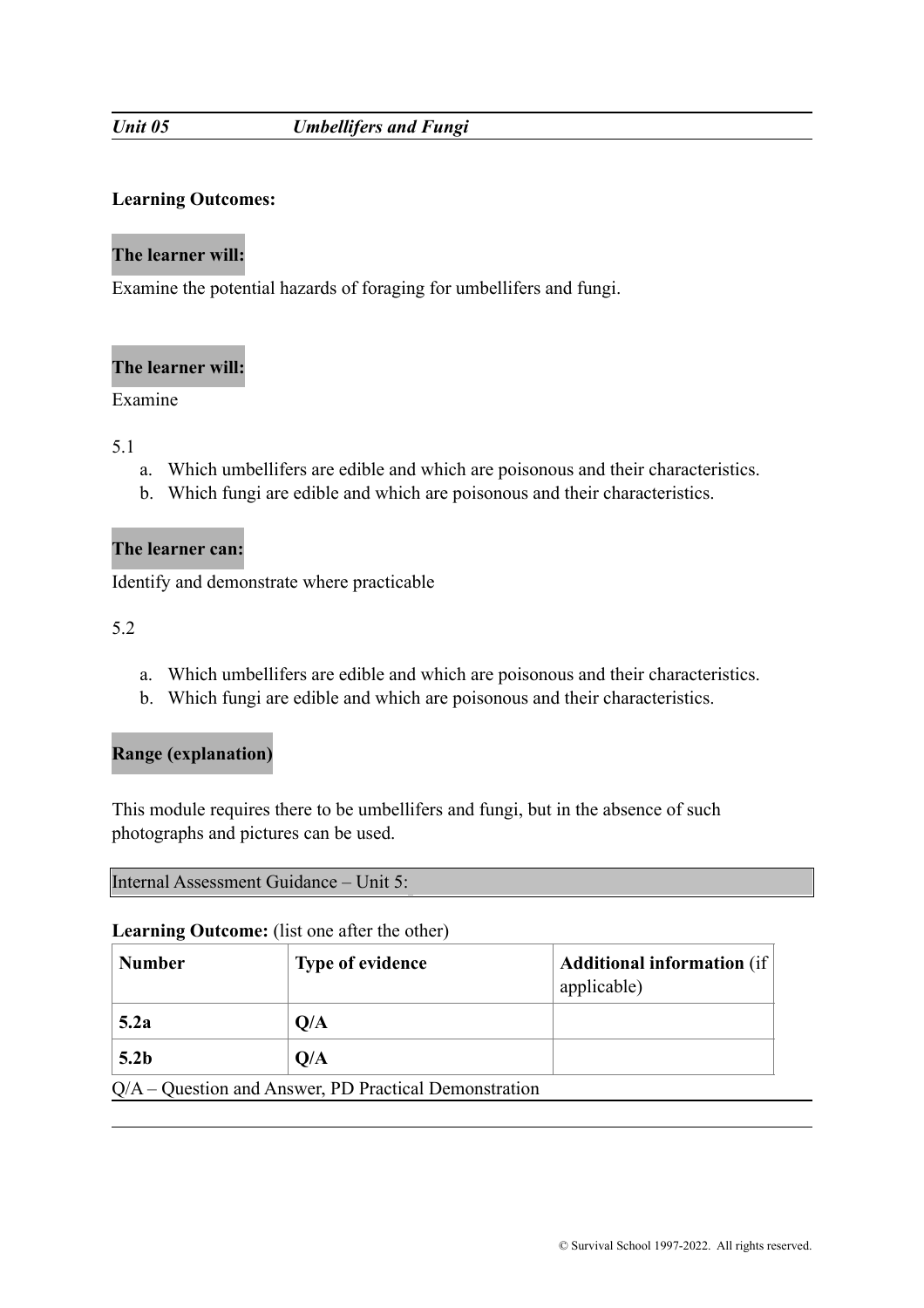#### *Unit 06 Trees*

#### **Learning Outcomes:**

# **The learner will:**

Examine the identifying features of a range of trees.

#### **The learner will:**

Examine

6.1

- a. Bark of trees
- b. Leave patterns and shapes
- c. Fruit of trees
- d. Shapes of trees
- e. Habitat of trees
- f. The uses of different trees
- g. The folklore behind different trees

# **The learner can:**

Identify and describe

# 6.2

- a. The bark of trees
- b. The leaves of trees
- c. The fruit of trees
- d. The shape of trees
- e. The habitat of trees
- f. The uses of different trees
- g. The folklore of different trees

# **Range (explanation)**

Whilst not all locations will have the same trees, this unit will cover as many trees as is possible. Locations will have to be chosen carefully to incorporate as many trees as possible.

Internal Assessment Guidance – Unit 06: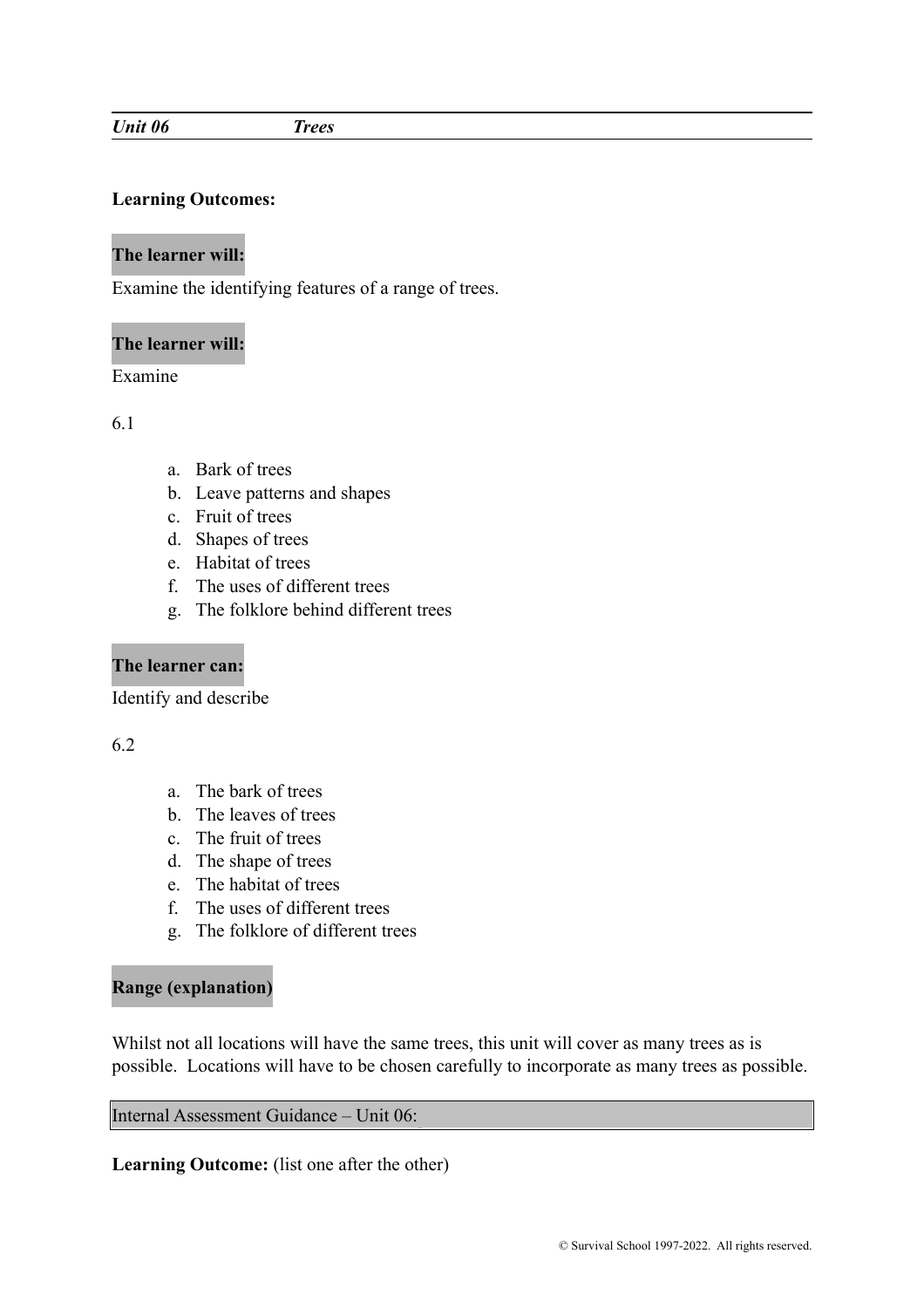| <b>Number</b>    | <b>Type of evidence</b> | <b>Additional information</b> (if<br>applicable) |
|------------------|-------------------------|--------------------------------------------------|
| 6.2a             | PD and Q/A              |                                                  |
| 6.2 <sub>b</sub> | PD and Q/A              |                                                  |
| 6.2c             | PD and Q/A              |                                                  |
| 6.2d             | PD and Q/A              |                                                  |
| 6.2e             | PD and Q/A              |                                                  |
| 6.2f             | PD and Q/A              |                                                  |
| 6.2g             | PD and Q/A              |                                                  |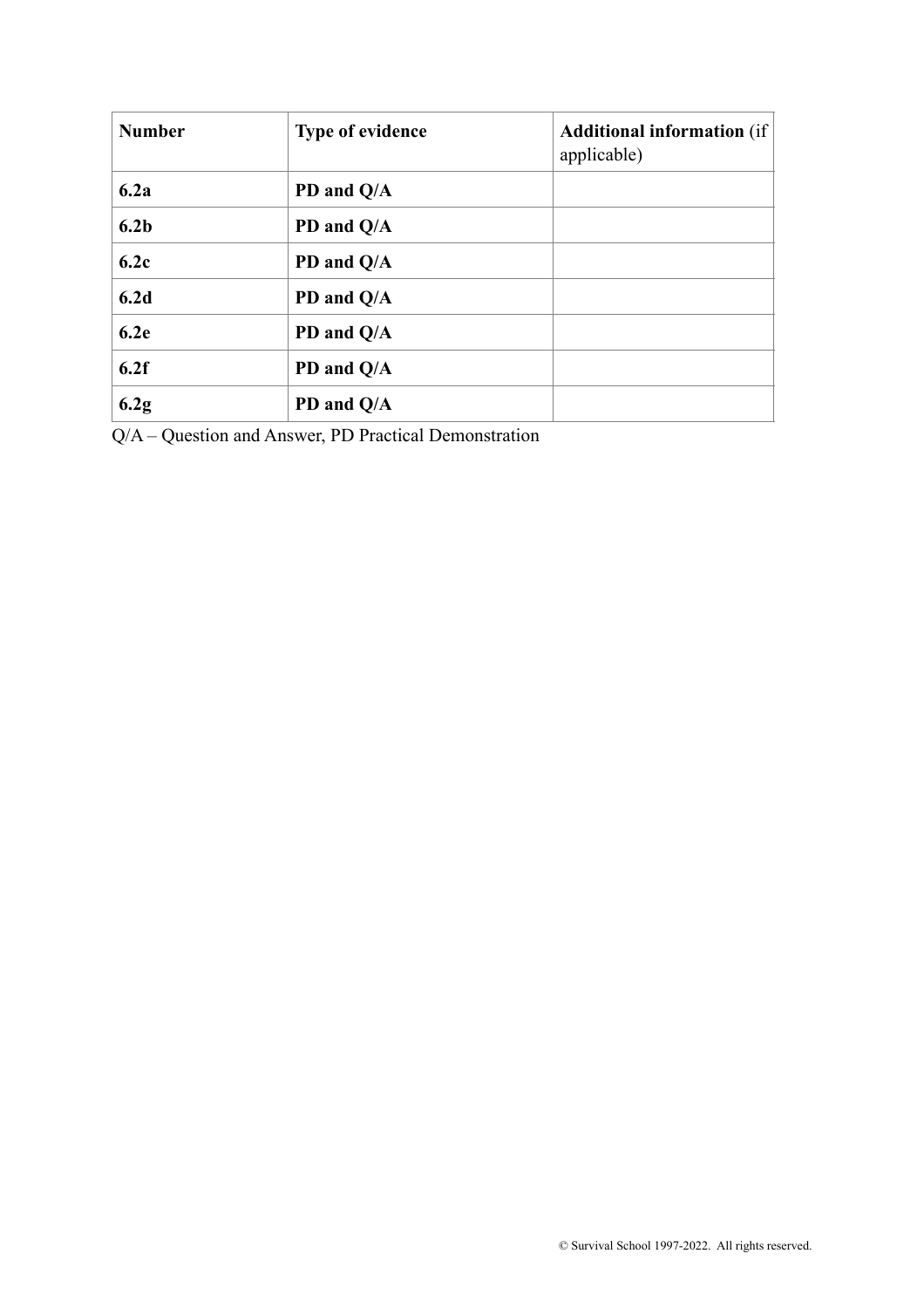#### *Unit 07 Plants*

# **Learning Outcomes:**

# **The learner will:**

Examine the identifying features of a range of plants.

# **The learner will:**

Examine

7.1

- a. Stems of plants
- b. Leave patterns and shapes
- c. Fruit and flowers of plants
- d. Shapes of plants
- e. Habitat of plants
- f. The edibility of plants and other uses

# **The learner can:**

Identify and describe

# 7.2

- a. The stems of plants
- b. The leaves of plants
- c. The fruit and flowers of plants
- d. The shape of plants
- e. The habitat of plants
- f. The edibility of plants and other users

# **Range (explanation)**

Whilst not all locations will have the same plants, this unit will cover as many plants as is possible. Locations will have to be chosen carefully to incorporate as many plants as possible.

## Internal Assessment Guidance – Unit 07: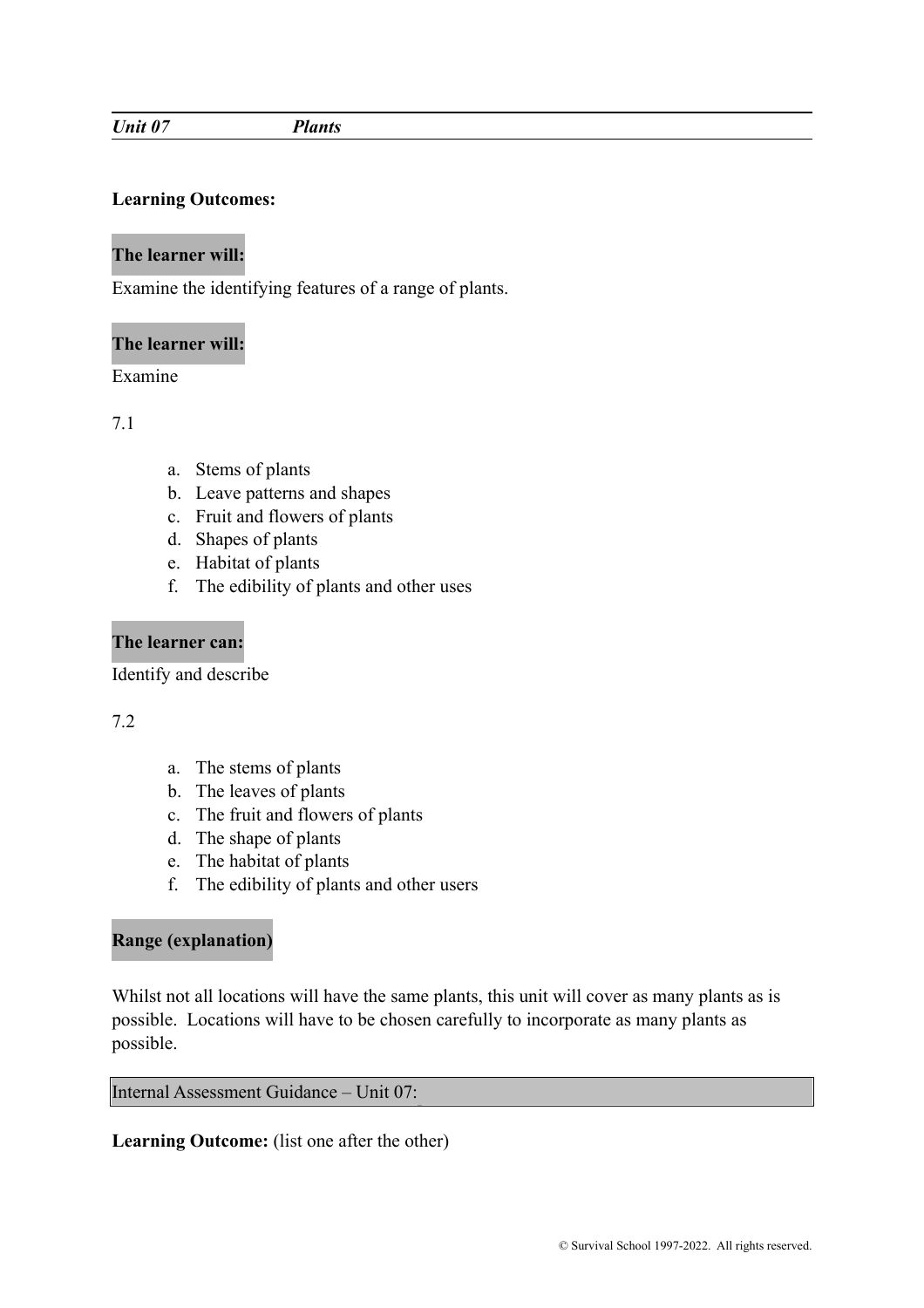| <b>Number</b>    | <b>Type of evidence</b> | <b>Additional information</b> (if<br>applicable) |
|------------------|-------------------------|--------------------------------------------------|
| 7.2a             | PD and Q/A              |                                                  |
| 7.2 <sub>b</sub> | PD and Q/A              |                                                  |
| 7.2c             | PD and Q/A              |                                                  |
| 7.2d             | PD and Q/A              |                                                  |
| 7.2e             | PD and Q/A              |                                                  |
| 7.2f             | PD and Q/A              |                                                  |